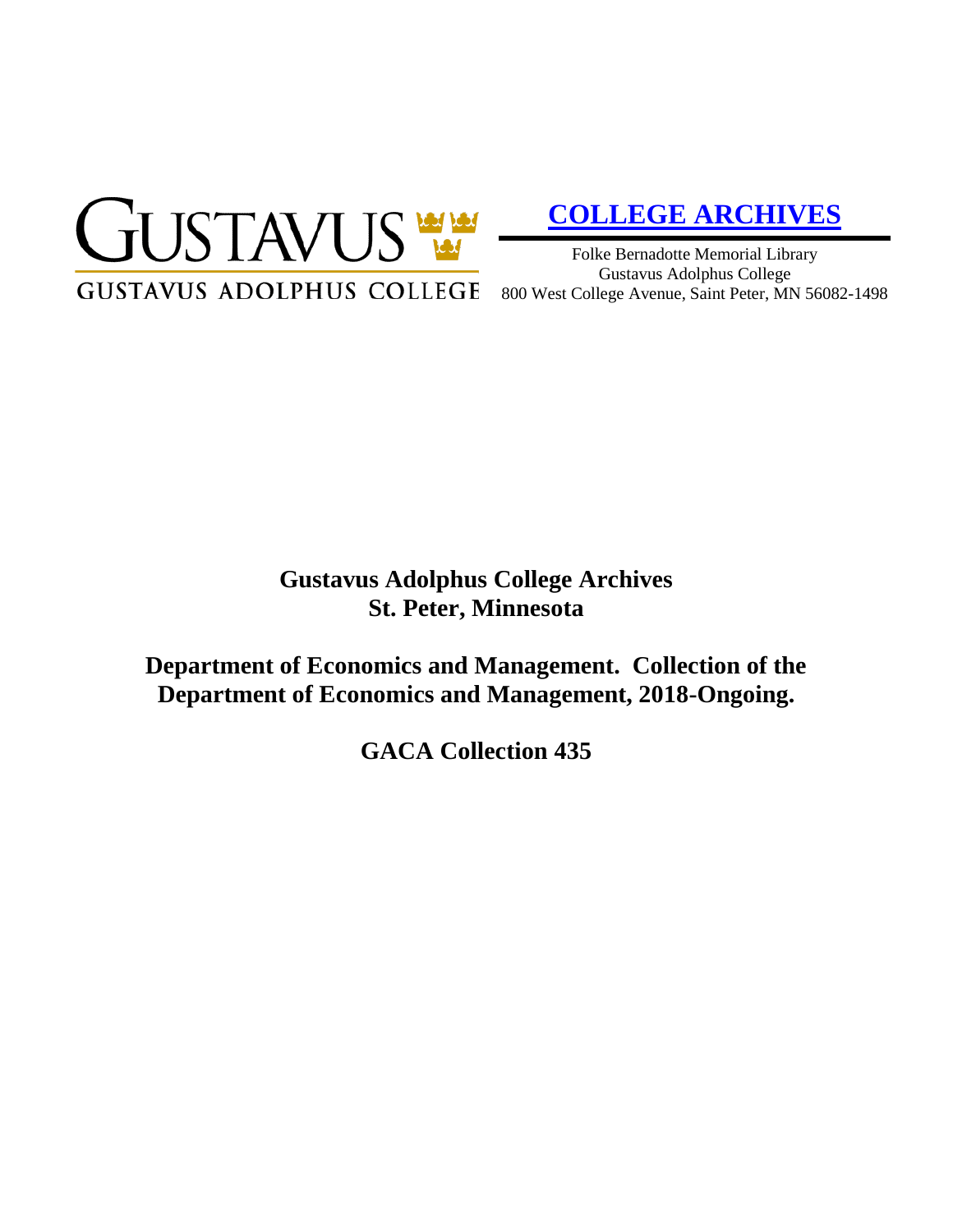### **Department of Economics and Management. Collection of the Department of Economics and Management, 2018-Ongoing. GACA Collection 435. 1 folder and digital media.**

# **ABSTRACT:**

The Department of Economics and Management collection consists of publicity and recording of presentations for the Gustie Entrepreneur Cup. New materials will be added to the collection as available.

### **HISTORICAL NOTE:**

Bookkeeping classes were taught at the Gustavus Adolphus Academy beginning in the 1880s. From 1887-1922, all business classes were taught at the Gustavus Adolphus School of Commerce. When the commerce school closed due to dwindling numbers, the Sociology and Economic Department was born. Economics has at one time been paired with Sociology, Business Administration, and/or Business Education. The modern configuration of the Economics & Management Department began during 1985.

#### **RESTRICTIONS:**

There are no restrictions on the use of this collection for research purposes. The researcher assumes full responsibility for observing all copyright, property, and libel laws as they apply.

Researchers must use collection in accordance with the policies of the College Archives, the Folke Bernadotte Memorial Library, and Gustavus Adolphus College.

#### **COLLECTION CITATION:**

Department of Economics and Management. Collection of the Department of Economics and Management, 2018-Ongoing. GACA Collection 435. Gustavus Adolphus College Archives, St. Peter, Minnesota.

# **PROCESSED BY:**

Adrianna Darden processed this collection and developed the finding aid during November 2019.

#### **SUBJECT HEADINGS:**

Gustavus Adolphus College. Department of Sociology and Economics. Gustavus Adolphus College. Department of Economics and Sociology. Gustavus Adolphus College. Department of Social Science and Commerce. Gustavus Adolphus College. Department of Economics and Business Administration. Gustavus Adolphus College. Department of Business Administration. Gustavus Adolphus College. Department of Economics. Gustavus Adolphus College. Department of Economics and Business. Gustavus Adolphus College. Department of Economics, Business Administration, and Business Education. Gustavus Adolphus College. Department of Economics and Management.